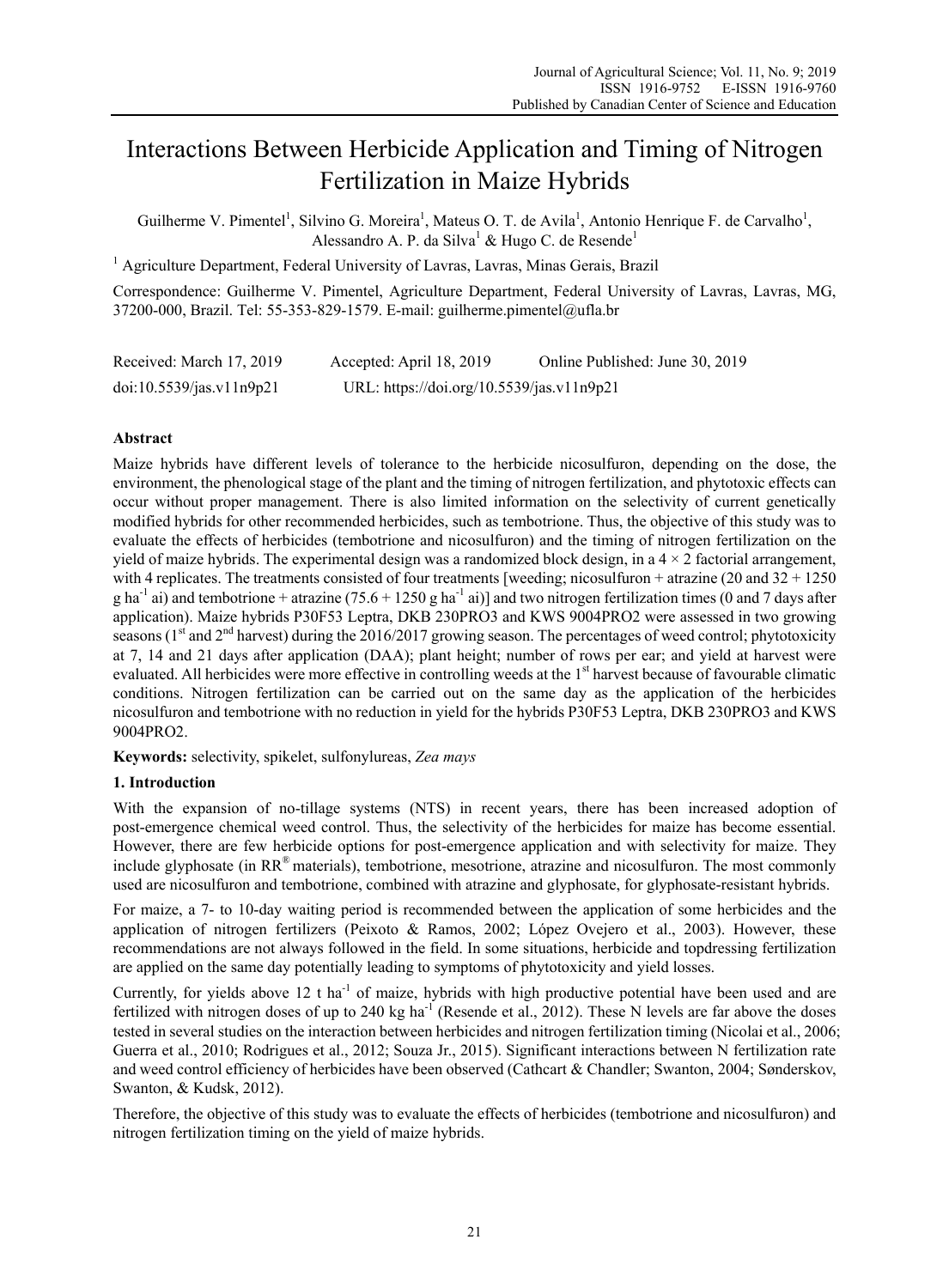### 2. Materials and Methods

#### 2.1 Area Description

The maximum and minimum temperatures during the experimental period  $(1<sup>st</sup>$  and  $2<sup>nd</sup>$  harvest, 2016/2017 growing season) and the mean rainfall are shown in Figure 1. The maize was grown under an NTS in a Red-Yellow Latosol with clayey texture in different locations. The chemical characterization of the soils of each area and at each harvest at a depth of 0 to 20 cm is shown in Table 1.



Figure 1. Maximum and minimum temperatures and rainfall in the two experiments  $(1<sup>st</sup>$  and  $2<sup>nd</sup>$  harvest, 2016/2017 growing season, and  $2<sup>nd</sup>$  harvest, 2017/2018 growing season)

Source: INMET/BDMEP.

| Season 16/17          | рH                    | O.M. <sup>1</sup>        | P                |                                 | K                                           | Ca  | Mg                       | Al             | H+Al                     | <b>SB</b> |
|-----------------------|-----------------------|--------------------------|------------------|---------------------------------|---------------------------------------------|-----|--------------------------|----------------|--------------------------|-----------|
|                       | H <sub>2</sub> O      | $\text{dag kg}^{-1}$     |                  |                                 | ------------ mgdm <sup>-3</sup> ----------- |     |                          | $cmolcdm-3$ -- |                          |           |
| $1st$ harvest         | 5.8                   | 3.1                      | $24.1^2$         | 11.6                            | 48.6                                        | 3.7 | 0.6                      | 0.1            | 4.5                      | 4.4       |
| $2nd$ harvest         | 5.7                   | $\overline{\phantom{0}}$ | 4.3 <sup>3</sup> | $\overline{\phantom{a}}$        | 78.2                                        | 4.5 | 0.8                      | 0.1            | 9.8                      | 5.5       |
| Season 16/17          | CEC-t                 | <b>CEC-T</b>             | V                | m                               | P-Rem                                       | Zn  | Fe                       | Mn             | €u                       | B         |
|                       | cmole dm <sup>3</sup> |                          |                  | -------- $\frac{0}{0}$ -------- | $mgL^{-1}$                                  |     |                          | $mgdm^{-3}$    |                          |           |
| $1st$ harvest         | 4.5                   | 8.9                      | 50               | 2                               | 29.6                                        | 2.5 | 65.8                     | 13.5           | 0.7                      | 0.2       |
| $2^{nd}$ }<br>harvest | 5.6                   | 15.3                     | 36               |                                 | $\overline{\phantom{a}}$                    | -   | $\overline{\phantom{0}}$ |                | $\overline{\phantom{0}}$ |           |

Table 1. Chemical characterization of a typical Red-Yellow Latosol (RYL) at a depth of 0-20 cm

*Note*. <sup>1</sup>Organic matter, <sup>2</sup>P-Resin; <sup>3</sup> P-Mehlich-1. SB = sum of bases; CEC = cation exchange capability effective (t, at original pH) and at pH 7.0 (T);  $V =$  base saturation;  $m =$  aluminum saturation; P-Rem = remaining P.

## 2.2 Methods and Techniques

The effects of herbicides combined with nitrogen fertilizer were evaluated on maize hybrids P30F53 (Leptra<sup>®</sup>), DKB 230 (PRO3) and KWS 9004 (PRO2) in two growing seasons (1<sup>st</sup> and 2<sup>nd</sup> harvest, 2016/2017 growing season). Each maize hybrid constituted a separate experiment.

The experimental design used in the two harvests was a randomized block design (RBD) in a  $4 \times 2$  factorial arrangement with 4 replicates. The experimental units consisted of six crop rows, measuring 6 m in length and spaced 0.6 m apart, for a total of 21.6  $m<sup>2</sup>$ . The two central rows were used for data collection and observations excluding the external rows as a border.

There were four weed treatment levels used in the experiment: manual weeding, atrazine  $+$  nicosulfuron (1250  $+$ 20 g ha<sup>-1</sup> ai), atrazine + nicosulfuron (1250 + 32 g ha<sup>-1</sup> ai) and atrazine + tembotrione (1250 + 75.6 g ha<sup>-1</sup> ai) and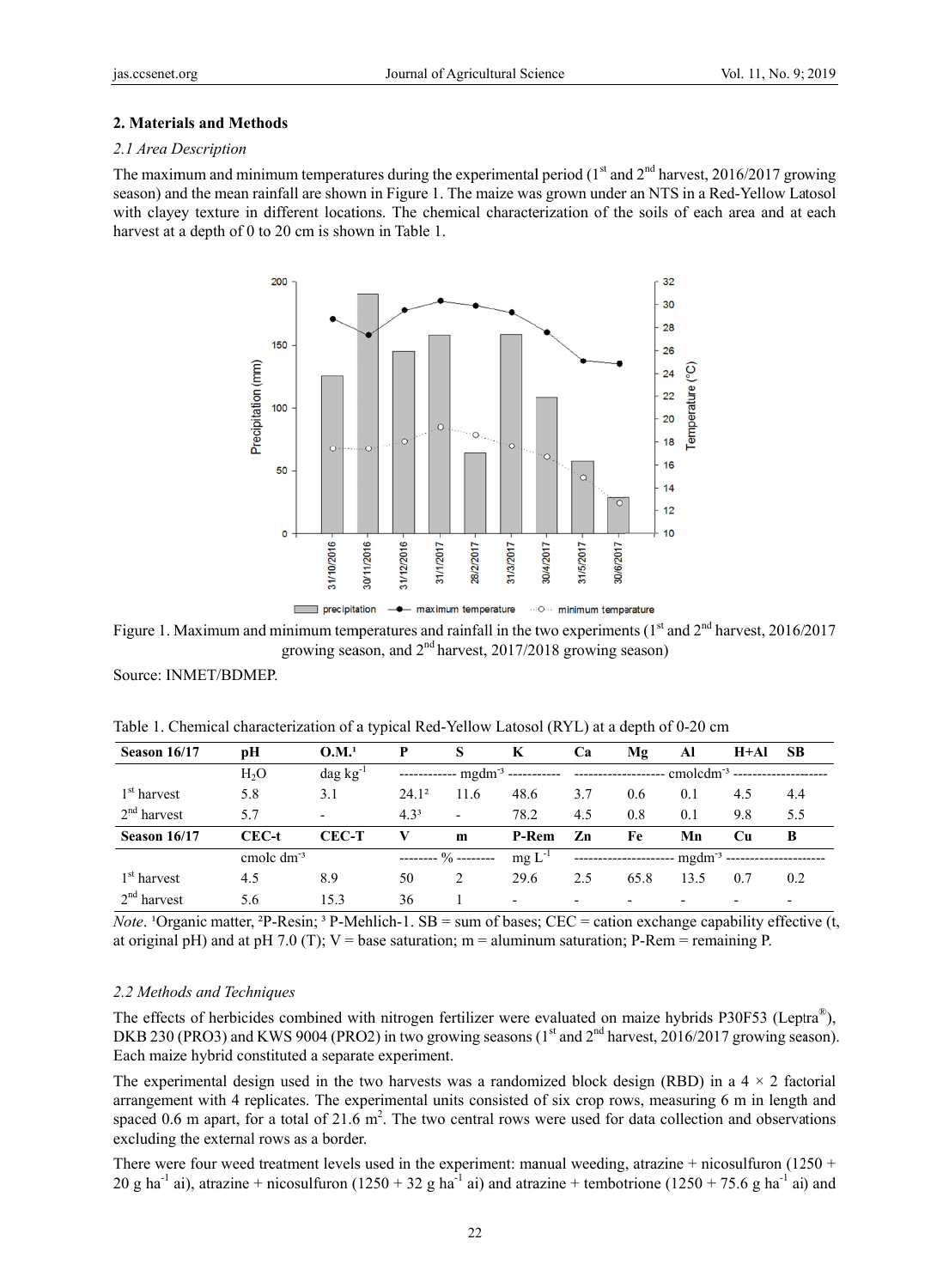two nitrogen fertilization times: 0 (the same day) and 7 days after application (DAA) of the weed treatments for a total of 32 plots per maize hybrid.

At the first sowing  $(1<sup>st</sup>$  harvest: 2016/17 summer), the hybrids were sown on 25 October 2016 with a final density of 75,000 plants ha<sup>-1</sup> and on 16 February 2017 in the second harvest (off-season) with 60,000 plants ha<sup>-1</sup>.

Fertilization of the crop was based on soil analysis and recommendations for an expected yield of 14 and 9 t ha<sup>-1</sup> for the first and second harvest, respectively, based on Resende et al.  $(2012)$ . Thus, 435 and 320 kg ha<sup>-1</sup> of NPK 08-28-16 fertilizer were applied to the sowing furrow; in the pre-sowing period, 70 and 30 kg ha<sup>-1</sup> of  $K_2O$  were applied by broadcasting over the entire area; and 175 and 95 kg ha<sup>-1</sup> of N as topdressing (using urea as N source) in the V4 stage (four fully expanded leaves) were applied over the entire area, for the first and second harvests, respectively.

Pests and diseases were controlled during the experiment, based on the technical recommendations for the crop, using the insecticides Engeo Pleno<sup>®</sup> (250 mL ha<sup>-1</sup>) and Brilhante BR<sup>®</sup> (600 mL ha<sup>-1</sup>) and the fungicide Fox<sup>®</sup> (500 mL ha<sup>-1</sup>) + Aúreo<sup>®</sup> (0.25%). When the crop was between the phenological stages V5-V6, micronutrients of the Kellus Inox<sup>®</sup> formula (400 g ha<sup>-1</sup>) were applied to the leaves using a spray volume of 200 L ha<sup>-1</sup>.

The herbicide treatments were applied with a CO<sub>2</sub> pressurized backpack sprayer equipped with four TT110015 fan spray nozzles, spaced 0.5 m apart. The application volume used was 200 L ha<sup>-1</sup> with a working pressure of 1.8 bar. The applications were done in the morning because of the milder temperatures to avoid the loss of the product by evaporation. All treatments were applied post-emergence when the maize plants were in the V4 phenological stage.

Weed control evaluations and species identification were performed at 0, 7, 14 and 21 days after application (DAA) of the treatments. Two frames with an area of 0.25  $m^2$  were placed randomly in each plot to calculate the density of individuals in the population, expressed as number of plants  $m<sup>2</sup>$ .

To evaluate the percentage control of the treatments at 7, 14 and 21 DAA, the number of weeds m<sup>-2</sup> was compared to the number of weeds at 0 DAA in all plots.

Phytotoxicity was evaluated by assigning plant toxicity scores based on the visual identification of damage in the maize crop at 7, 14 and 21 days after herbicide application (DAA). The scores represented the mean of four replicates and were assigned based on the European Weed Research Council (EWRC, 1964) rating scale, as adapted by Melhorança (1984), where  $1 =$  no damage;  $2 =$  small changes (discolouration, deformation) visible in some plants;  $3 = \text{small changes (discoluration, deformation) visible in many plants; } 4 = \text{strong discoluration}$ (yellowing) or deformation without necrosis (tissue death); 5 = necrosis (burning) of some leaves, especially on the margins, accompanied by deformation of leaves;  $6 =$  more than  $50\%$  of the leaves exhibiting necrosis (deformation);  $7 =$  more than 80% of the leaves destroyed;  $8 =$  extremely severe damage, leaving only small green areas on the plants; and  $9 =$  plant death.

The effects of phytotoxicity on maize growth were determined by measuring the height of maize plants at the phenological stage VT. Height was measured from the root crown to the base of the flowering panicle in five randomly selected plants per plot.

At the time of harvest, five ears of corn were randomly collected in each plot to evaluate the number of rows per ear (NF). The yield was estimated by harvesting the two central rows of each plot, where the ears were mechanically threshed to separate the grains, which were weighed. Then, the moisture of each sample was measured to correct the total grain weight per plot to 13% moisture.

Initially, individual analyses of variance were performed using the F test for the experiments. Subsequently, a combined analysis was conducted for the two harvests for each hybrid. Finally, the means of the experiments were analysed using the Scott-Knott test at 5% probability using the SISVAR statistical programme (Ferreira, 2011).

# **3. Results and Discussion**

In the 1<sup>st</sup> and  $2<sup>nd</sup>$  harvests (2016/17 growing season), the natural weed community in the maize crop was composed of southern sandbur (*Cenchrus echinatus*), littlebell (*Ipomoea triloba*)*,* Benghal dayflower (*Commelina benghalensis*), hairy beggarticks *(Bidens pilosa),* gallant soldier (*Galinsoga parviflora*) and others (several species with abundance below 5% each). Of the predominant species, two are monocots, the southern sandbur and Benghal dayflower, and three are eudicots, littlebell, hairy beggarticks and gallant soldier. In the experimental area of both harvests, *C. echinatus* was dominant followed by *C. benghalensis* and *I. triloba* at 0 DAA, covering more than 77% of the total area (Figure 2).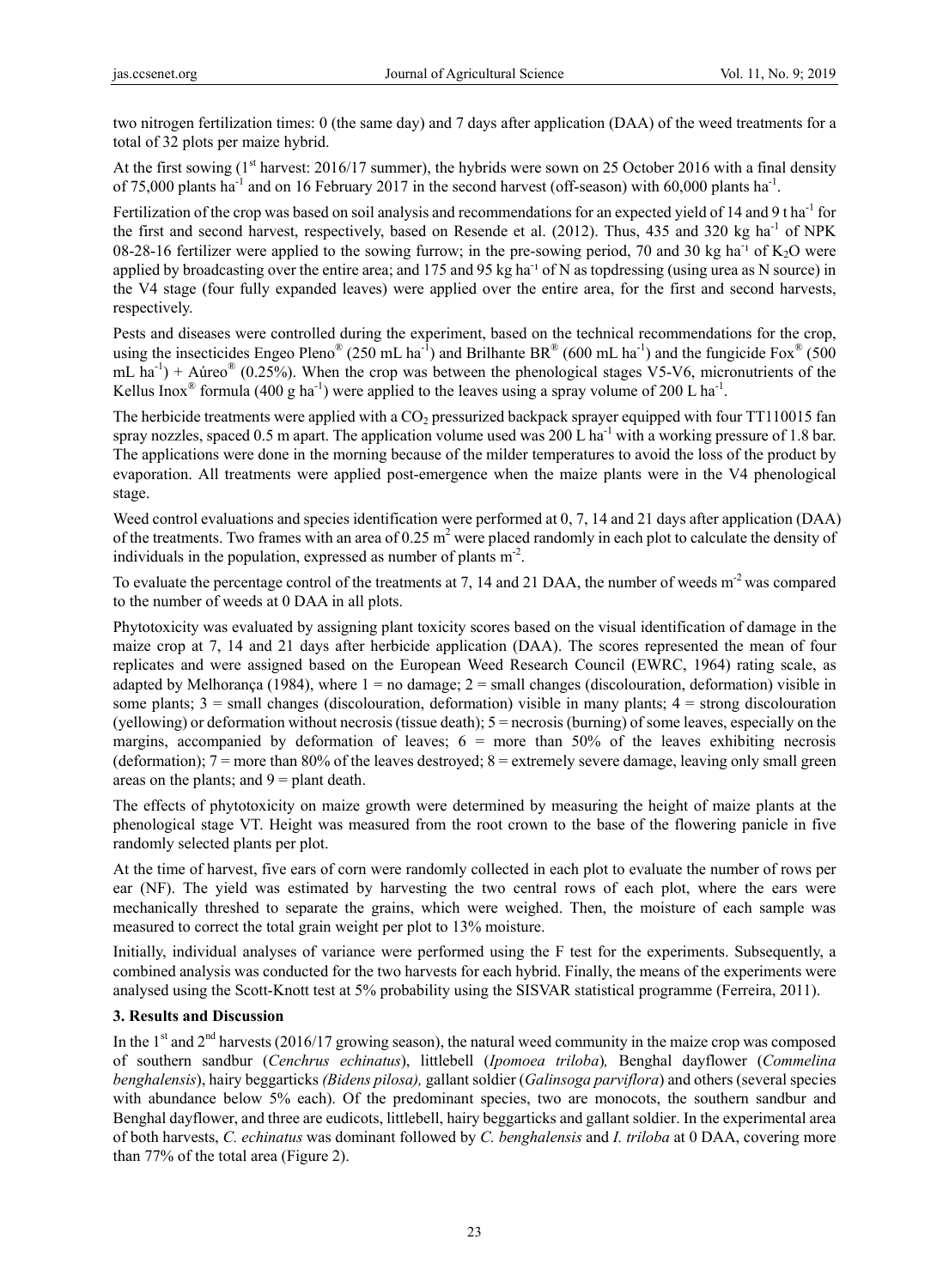

Figure 2. Percentage of weeds at 0 days after application of the control treatments,  $1<sup>st</sup>$  and  $2<sup>nd</sup>$  harvests

From the analysis of variance, weed control in the experimental area of both harvests differed significantly ( $p <$ 0.05) between treatments at 14 and 21 days after application (DAA) of control treatments, and there were no significant differences ( $p > 0.05$ ) at 7 DAA.

The percentage of weed control was more efficient in the 1<sup>st</sup> harvest than in the  $2<sup>nd</sup>$  harvest in all evaluations (Table 2). The highest weed control efficiency of the herbicide occurred in the 1st harvest owing to adequate water conditions at that sowing time, where the rainfall accumulation from sowing until the application of the herbicides was 161.3 mm and 59.8 mm for the 1<sup>st</sup> and 2<sup>nd</sup> harvests, respectively. Under favourable water conditions  $(1<sup>st</sup>$ harvest), herbicides are more easily absorbed and translocated in plants. In contrast, under stress or dry conditions  $(2<sup>nd</sup>$  harvest), weeds may undergo morphological changes, such as leaf cuticle dehydration, which may reduce herbicide absorption, as well as the phytotoxicity and effectiveness of the product for weed control (Peregoy et al., 1990). According to Kramer (1987), in plants cultivated under water deficit conditions, the translocation of water and other substances is also compromised, since there is a reduction in transpiration and, consequently, in mass flow, which hinders the transport of the herbicide to its site of action in the plant cell.

| <b>Treatment</b>        |                             | <b>Harvest</b>           |                 |             |                 |                   |                 |                  |  |
|-------------------------|-----------------------------|--------------------------|-----------------|-------------|-----------------|-------------------|-----------------|------------------|--|
|                         |                             | $7\,\mathrm{DAA}$        |                 |             | <b>14 DAA</b>   |                   | <b>21 DAA</b>   |                  |  |
| <b>Nicosulfuron</b>     | <b>Atrazine</b>             | <b>Tembotrione</b>       | 1 <sup>st</sup> | $\gamma$ nd | 1 <sup>st</sup> | $2^{nd}$          | 1 <sup>st</sup> | $\gamma$ nd      |  |
|                         | -- g ha <sup>-1</sup> ai -- |                          |                 |             |                 | Control $(\% )$ - |                 |                  |  |
| No herbicides (weeding) |                             |                          | 100a            | 100a        | 100Aa           | 100Aa             | 100Aa           | $100 \text{ Aa}$ |  |
| 20                      | 1250                        | $\overline{\phantom{0}}$ | 42 a            | 29a         | 76 Ab           | 16 Bc             | 72 Ac           | 0Bb              |  |
| 32                      | 1250                        | ٠                        | 47 a            | 34a         | 86 Ab           | 31 Bb             | 89 Ab           | $3$ Bb           |  |
|                         | 1250                        | 75.6                     | 76 a            | 60 a        | 91 Aa           | 27Bb              | 88 Ab           | 5 Bb             |  |
| Environment             |                             |                          | 66 A            | 56 B        | 88 A            | 44 B              | 87 A            | 27B              |  |
| CV(%)                   |                             |                          | 43              |             | 33              |                   | 29              |                  |  |

Table 2. Percentage control and number of weeds (m<sup>2</sup>) in the control treatments. Means followed by the same uppercase letter in the row and lowercase in the column do not statistically differ at a 5% probability level with the Scott-Knott test

*Note.* DAA: days after application.

The unfavourable environmental conditions of the  $2<sup>nd</sup>$  harvest may have reduced the growth and closing of the can opy of the maize crop, allowing the entry of light and increasing the competition of the weed community, which would reduce the weed control efficacy. Thus, the mean number of weeds m<sup>-2</sup> increased from 72.8 to 171.2 from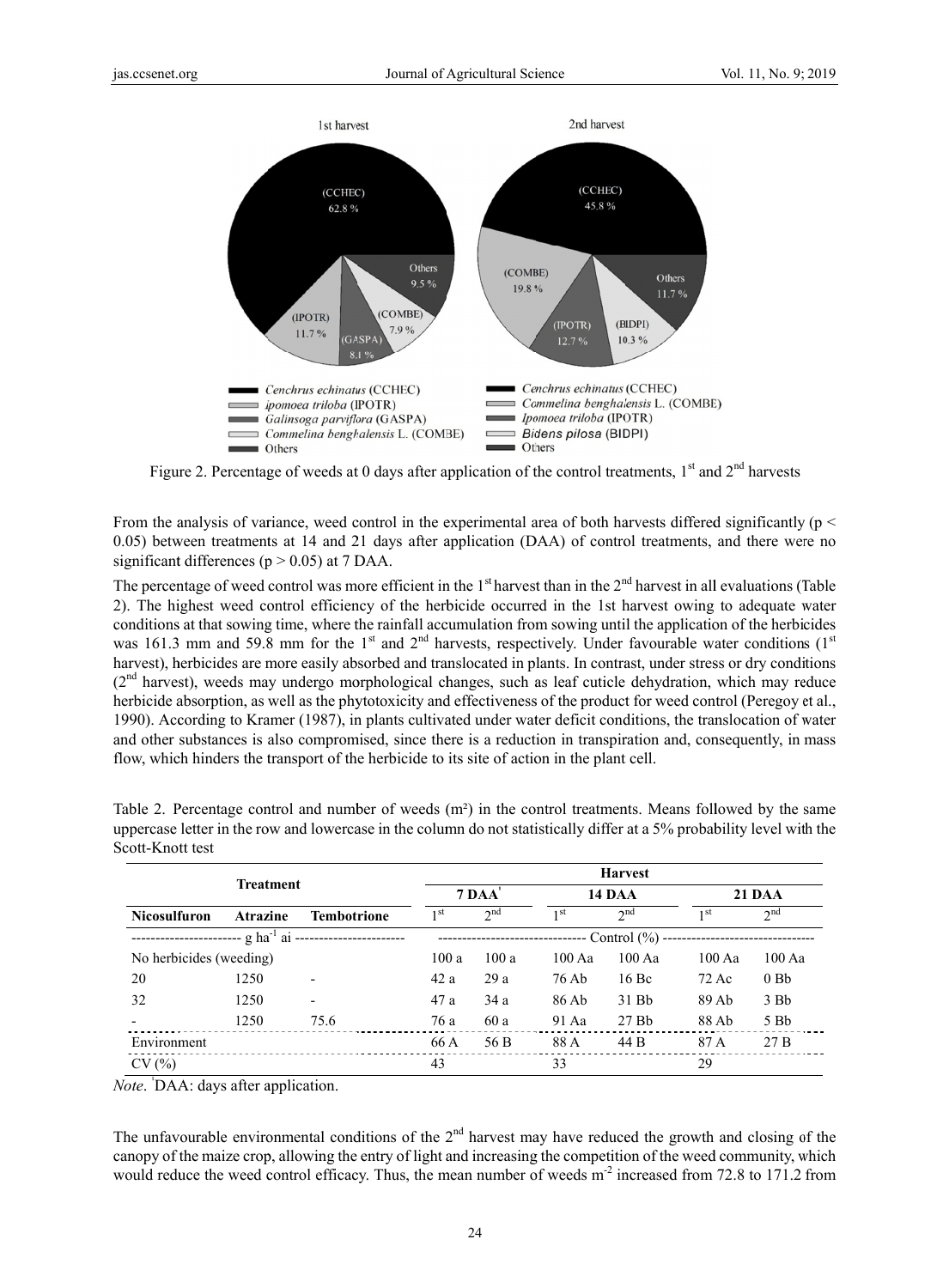sowing to 21 DAA in the  $2<sup>nd</sup>$  harvest (Table 3), an increase of 235%, demonstrating the importance of the water conditions in the management of weeds and in the canopy closure of the maize crop.

Table 3. Number of weeds in 1 m² (No. W.) in the control treatments. Means followed by the same uppercase letter in the row and lowercase in the column do not statistically differ at a 5% probability level with the Scott-Knott test

| <b>Treatment</b>                                     |                 |                          | <b>Harvest</b>     |                 |                 |                 |  |  |  |
|------------------------------------------------------|-----------------|--------------------------|--------------------|-----------------|-----------------|-----------------|--|--|--|
|                                                      |                 |                          |                    | $0$ DA $A1$     |                 | <b>21 DAA</b>   |  |  |  |
| <b>Nicosulfuron</b>                                  | <b>Atrazine</b> | <b>Tembotrione</b>       | 1 <sup>st</sup>    | 2 <sup>nd</sup> | 1 <sup>st</sup> | 2 <sub>nd</sub> |  |  |  |
| ---- g ha <sup>-1</sup> ai ------------------------- |                 |                          | $-$ No. W. $(m^2)$ |                 |                 |                 |  |  |  |
| No herbicides (weeding)                              |                 |                          |                    |                 | $0.0$ Aa        | $0.0$ Aa        |  |  |  |
| 20                                                   | 1250            | $\overline{\phantom{a}}$ | 110.7              | 72.8            | 29.7 Ab         | 301.2 Bc        |  |  |  |
| 32                                                   | 1250            | ٠                        |                    |                 | $9.8$ Ab        | $210.2$ Bb      |  |  |  |
|                                                      | 1250            | 75.6                     |                    |                 | 8.3 Ab          | 173.3 Bb        |  |  |  |
| Environment                                          |                 |                          |                    |                 | 12.0 B          | 171.2 A         |  |  |  |
| CV(%)                                                |                 |                          |                    |                 | 55              |                 |  |  |  |

*Note.* <sup>1</sup>DAA: days after application.

For control treatments, in the 1<sup>st</sup> harvest at 14 DAA, the treatment with tembotrione + atrazine (75.6 + 1250 g ha<sup>-1</sup>) ai) did not differ from the control (weeding) with a percentage control of 91% (Table 2). At 21 DAA, the herbicides nicosulfuron + atrazine (32 + 1250 g ha<sup>-1</sup> ai) and tembotrione + atrazine (75.6 + 1250 g ha<sup>-1</sup> ai) were effective in controlling the weed community with a percentage control of more than  $88\%$ . For the  $2<sup>nd</sup>$  harvest, herbicide was not effective, with low percentage control, owing to the adverse environmental conditions mentioned above.

For analysis of the percentage control with nitrogen fertilization times (Table 4), there were significant differences  $(p < 0.05)$  in the evaluations at 7 and 14 DAA. However, at the end of the evaluation at 21 DAA, regardless of the nitrogen fertilization time (0 or 7 DAA), the percentage control and number of weeds (m²) did not differ statistically.

Table 4. Percentage control at 7, 14 and 21 days after application (DAA) with nitrogen fertilization times at 0 DAA and 7 DAA. Means followed by the same letter in the column do not differ statistically at a 5% probability level with the Scott-Knott test

| $N$ time <sup>1</sup> | 7 DAA | <b>14 DAA</b>   | 21 DAA | 21 DAA           |
|-----------------------|-------|-----------------|--------|------------------|
|                       |       |                 |        | No. W. $(m^2)^2$ |
| 0 DAA                 | 65 a  | 62 <sub>b</sub> | 56 a   | 100a             |
| 7 DAA                 | 57 h  | 70 a            | 59 a   | 83 a             |
| CV(%)                 | 43    | 33              | 29     | 55               |

*Note*. <sup>1</sup> N time: topdressing nitrogen fertilization time. <sup>2</sup> No. W. (m<sup>2</sup>): number of weeds in 1 m<sup>2</sup>.

The results obtained in this study indicate that the timing of nitrogen fertilization does not interfere with weed control at the end of the evaluation, regardless of the control treatment used and the harvests (Table 4). Therefore, for weed control in maize crops with the hybrids 30F53, DKB 230 and KWS 9004, the herbicides nicosulfuron, up to a dose of 32 g ha<sup>-1</sup> ai, or tembotrione (75.6 g ha<sup>-1</sup> ai), combined with atrazine, can be applied on the same day as nitrogen fertilization.

Many studies on the effect of nitrogen fertilization on the diversity of weed species have been carried out with varying N doses (Cathcart, Chandler, & Swanton, 2004; Kim et al., 2006; Zanatta et al., 2007; Brosnan et al., 2010; Sønderskov, Swanton, & Kudsk, 2012). For example, Zanatta et al. (2007) used nicosulfuron + atrazine (32 + 1200 g ha<sup>-1</sup> ai) and analysed the effect of nitrogen (0, 50, 100, 150 and 200 kg ha<sup>-1</sup>) and the weed control time in maize (V2, V3, V4 and V5). They observed that high doses of nitrogen, together with the controls carried out later, minimized the negative effect of weeds on the crop. Similar results were observed by Cathcart et al. (2004), who showed that the availability of nitrogen to the plants affected the control of some weed species. Plants with higher N availability were more easily controlled by herbicides.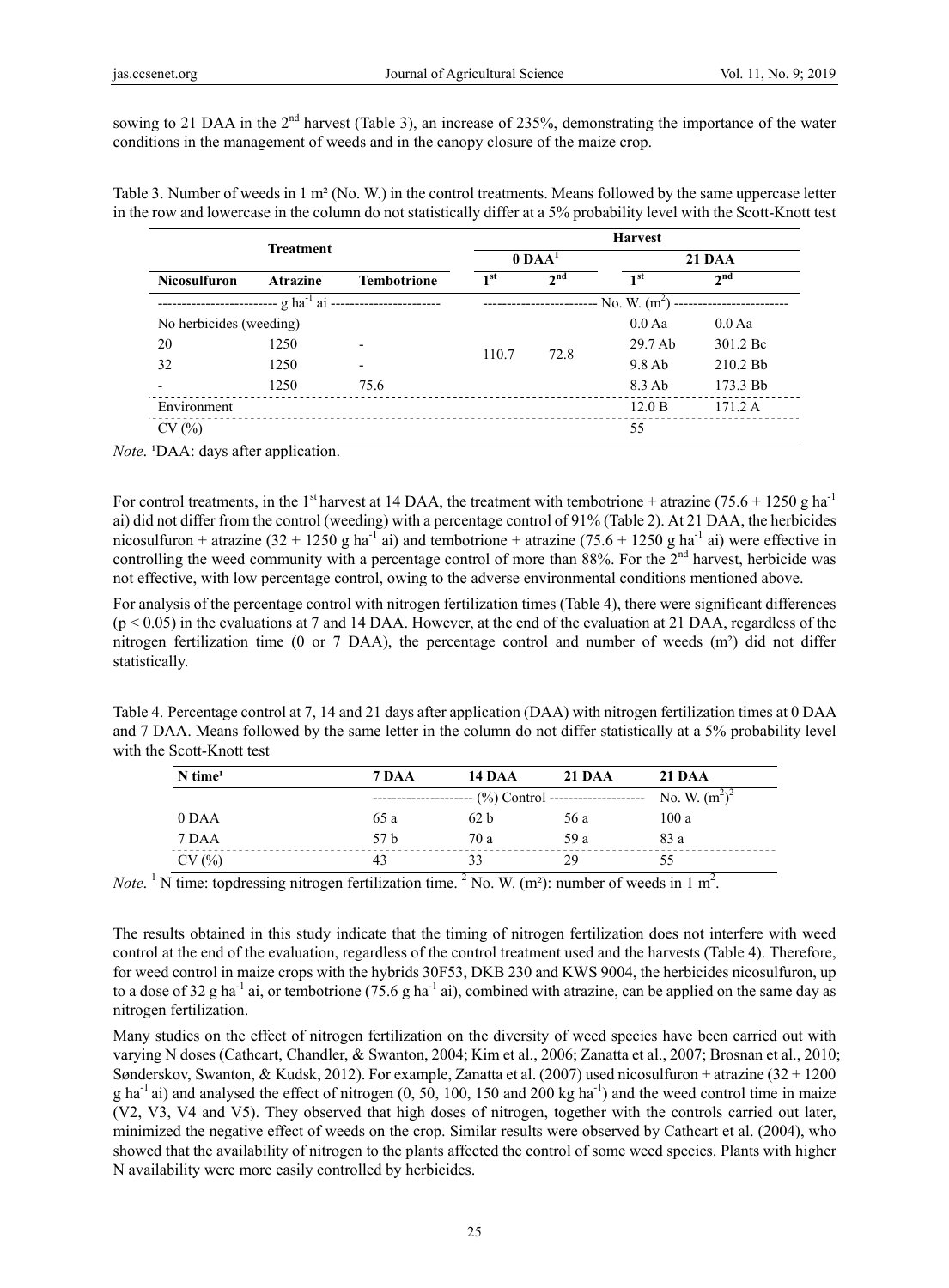In the present study, N doses applied to the soil were high in both harvests (200 kg N ha<sup>-1</sup> in the 1<sup>st</sup> harvest and 120 kg N ha<sup>-1</sup> in the  $2<sup>nd</sup>$  harvest). Thus, irrespective of N application time, high doses may contribute to increased metabolic activity of weeds, increasing the efficacy of the herbicides (Medauar et al., 2018). However, the mechanisms responsible for the greater efficacy of herbicides applied to plants under greater nitrogen availability conditions are not yet well understood. For nicosulfuron, the action of the herbicide occurred in the post-emergence period with rapid absorption and translocation to the meristematic and developing tissue regions, where the ALS enzyme is more active (Peterson et al*.*, 2015; Jakelaitis et al*.*, 2006). Therefore, conditions that favour the growth and development of weeds may also increase the translocation of nicosulfuron, contributing to the greater efficacy of the product.

According to the analysis of variance, there are significant differences in the combined analyses for the traits plant height, number of rows per ear and yield of hybrids. For plant height, there were significant differences between environments, *i.e.*, maize hybrids had greater heights in the 1<sup>st</sup> harvest (mean of 2.6 m) than in the 2<sup>nd</sup> harvest (mean of 2.3 m), which was expected owing to the better soil and climatic conditions at the  $1<sup>st</sup>$  harvest.

For the number of rows per ear, only hybrid P30F53 was affected by weed control treatments ( $p < 0.05$ ) (Table 5). However, these were small differences with very little practical impact.

Table 5. Effect of weed control treatment on number of rows per ear for hybrids KWS 9004, P30F53 and DKB 230. Means followed by the same letter in the column do not differ statistically at a 5% probability level with the Scott-Knott test

| <b>Treatments</b>       |                 |                          | <b>Number of rows</b> |                   |                |  |  |
|-------------------------|-----------------|--------------------------|-----------------------|-------------------|----------------|--|--|
| <b>Nicosulfuron</b>     | <b>Atrazine</b> | <b>Tembotrione</b>       | <b>KWS 9004</b>       | <b>P30F53</b>     | <b>DKB 230</b> |  |  |
| No herbicides (weeding) |                 |                          | 16.2a                 | 16.0 <sub>b</sub> | 15.5a          |  |  |
| $20^{1}$                | 1250            | $\overline{\phantom{0}}$ | 16.0a                 | 15.6a             | 15.6a          |  |  |
| 32                      | 1250            | $\overline{\phantom{0}}$ | 16.4a                 | 16.2 <sub>b</sub> | 15.2a          |  |  |
|                         | 1250            | 75.6                     | 17.9a                 | 15.9 <sub>b</sub> | 15.5a          |  |  |
| General Media           |                 |                          | 16.6                  | 15.4              | 15.4           |  |  |
| CV(%)                   |                 |                          | 16                    | 4                 | 4              |  |  |

*Note*. <sup>1</sup> g ha<sup>-1</sup> ai.

In the studies by López Ovejero et al. (2003), the number of rows per ear was not affected by the application of the herbicide nicosulfuron (doses of 20 and 40 g ha<sup>-1</sup> ai) applied to P3027 maize with four fully expanded leaves (V4). In contrast, when the herbicide was applied to maize with eight fully expanded leaves using doses of 40 and 52 g ha<sup>-1</sup> ai, there were reductions in the number of rows. Similar results were found by Fancelli et al. (1998), who demonstrated that in phenological stages V4-V6, the vegetative phase of the apical meristem ends and differentiation of the male inflorescence primordia (tassel) occurs. Later, in the V7-V9 stages, flower bud (spikelet) differentiation begins; immediately after this differentiation, the number of rows per ear and the number of grains per row that will make up the future ear are rapidly determined (Andrade et al., 1996).

In the mean of all control treatments, all hybrids showed higher yields in the first harvest (Table 6), which was expected owing to the better climatic conditions of the first harvest (Figure 1), as well as the higher fertilizer doses used. The yields of hybrids KWS 9004 and DKB 230 in the two harvests and of 30F53 in the first harvest were not statistically affected by herbicide application.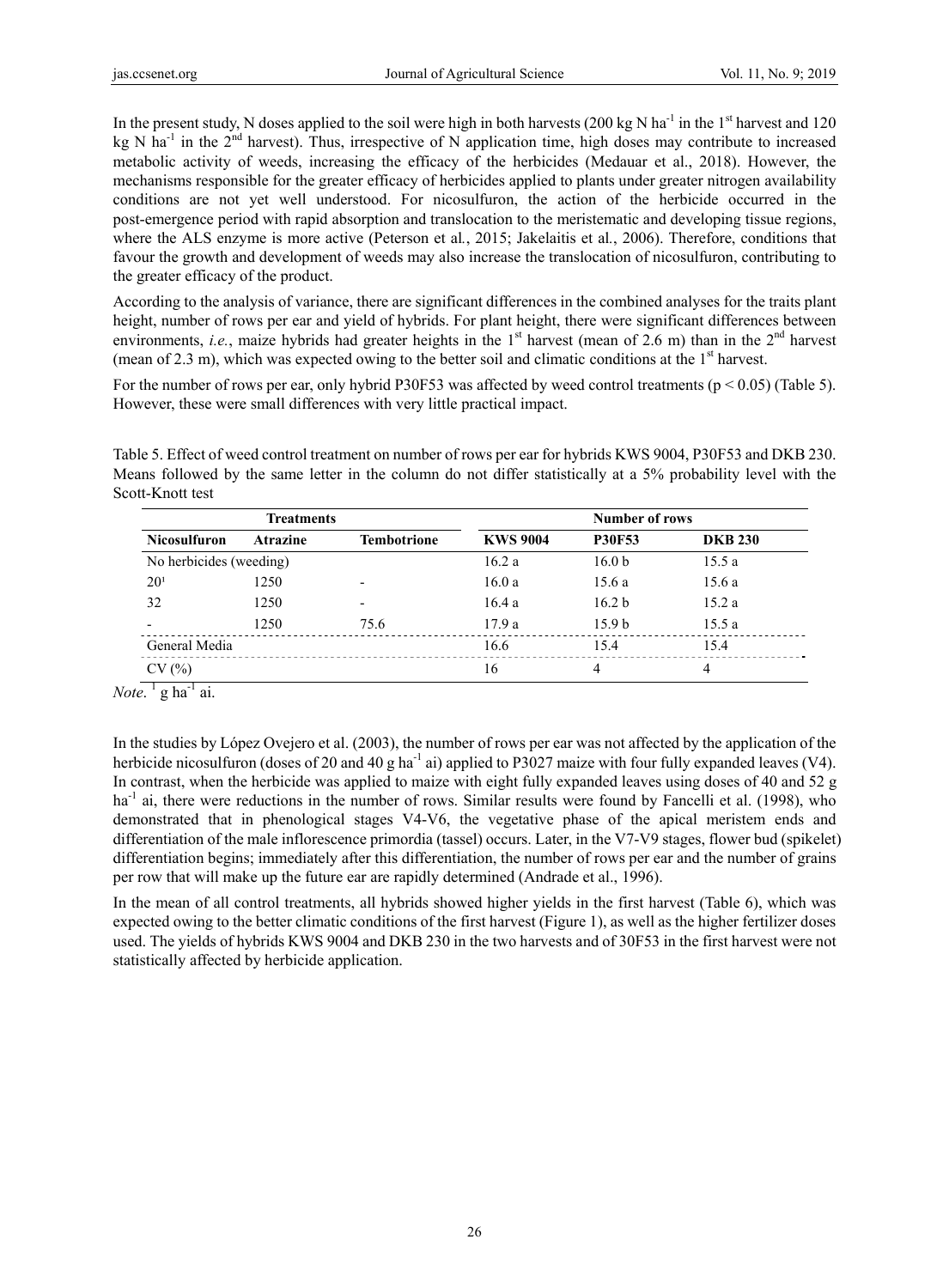| <b>Treatments</b>                            |                 | <b>KWS 9004</b>          |                 | <b>P30F53</b>   |                 | <b>DKB 230</b>        |          |                 |
|----------------------------------------------|-----------------|--------------------------|-----------------|-----------------|-----------------|-----------------------|----------|-----------------|
| <b>Nicosulfuron</b>                          | <b>Atrazine</b> | <b>Tembotrione</b>       | 1 <sup>st</sup> | 2 <sub>nd</sub> | 1 <sup>st</sup> | 2 <sub>nd</sub>       | 1 st     | 2 <sub>nd</sub> |
| ---------------------- g ha <sup>-1</sup> ai |                 |                          |                 |                 |                 | $kg$ ha <sup>-1</sup> |          |                 |
| No herbicides (weeding)                      |                 |                          | 13290 Aa        | 8746 Ba         | 13714 Aa        | 9927 Ba               | 13907 Aa | 8200 Ba         |
| 20                                           | 1250            | $\overline{\phantom{0}}$ | 13170 Aa        | 8602 Ba         | 14598 Aa        | 8995 Bb               | 13025 Aa | 7885 Ba         |
| 32                                           | 1250            | $\overline{\phantom{0}}$ | 13328 Aa        | 7920 Ba         | 14192 Aa        | 10150 Ba              | 13943 Aa | 6993 Ba         |
|                                              | 1250            | 75.6                     | 14130 Aa        | 7936 Ba         | 14497 Aa        | 8744 Bb               | 13474 Aa | 6990 Ba         |
| Environment                                  |                 |                          | 13477 A         | 8301 B          | 14250 A         | 9454 B                | 13587 A  | 7517 B          |
| General Media                                |                 |                          | 10889           |                 | 11852           |                       | 10552    |                 |
| CV(%)                                        |                 |                          | 15              |                 | 9               |                       | 9        |                 |

Table 6. Mean yield of hybrids KWS 9004, P30F53 and DKB230 in the two harvests of 2016/17. Means followed by the same uppercase letter in the row and lowercase in the column do not differ statistically at a 5% probability level with the Scott-Knott test

In the 2<sup>nd</sup> harvest, the application of nicosulfuron (20 g ha<sup>-1</sup> ai) or of tembotrione (75.6 g ha<sup>-1</sup> ai), combined with atrazine (1250 g ha-1 ai), decreased P30F53 yield compared to the control treatment and the application of nicosulfuron at the highest dose  $(32 \text{ g ha}^{-1} \text{ ai}) + \text{atrazine}$  (Table 6). Such differences could suggest restrictions on the recommendation of these herbicides for the hybrid P30F53. However, no phytotoxic effect was observed for the hybrids tested. Thus, other abiotic factors may have caused this effect, since the higher dose of nicosulfuron (32 g ha-1 ai) did not cause a reduction in hybrid yield.

In the treatment with tembotrione + atrazine  $(75.6 + 1250 g ha<sup>-1</sup> ai)$ , a negative effect on yield was also not expected. Karam et al. (2009) observed a phytotoxic effect of tembotrione (80 and 100 g ha<sup>-1</sup> ai) on BRS 1030, DKB 393A, DOW 2A525, P30F53 and SPEED hybrids, but no significant difference in grain yield was observed. Selectivity to tembotrione was also observed by Spader et al. (2008) in several maize hybrids, including P30F53.

For the hybrid P30F53, we found a significant interaction ( $p < 0.05$ ) between weed control treatments and nitrogen fertilization times (Table 7). However, this interaction was observed only when weeding was performed manually. For the herbicide treatments, there were no differences for nitrogen fertilization at 0 or 7 DAA. Weeding may have accelerated the decomposition of crop remains and the use of N present in the soil by microorganisms. As topdressing nitrogen was applied only 7 days after weeding, there may have been temporary competition for soil N between the decomposing microorganisms and the maize plants.

Table 7. Mean yield of the hybrid P30F53 as a function of weed control treatments and nitrogen fertilization times. Means followed by the same uppercase letter in the row and lowercase in the column do not differ statistically at a 5% probability level with the Scott-Knott test

|                         | <b>Treatments</b>                               | <b>P30F53</b>           |             |          |  |
|-------------------------|-------------------------------------------------|-------------------------|-------------|----------|--|
| <b>Nicosulfuron</b>     | <b>Atrazine</b>                                 | <b>Tembotrione</b>      | $0$ DA $A1$ | 7 DAA    |  |
|                         | g ha <sup>-1</sup> ai ------------------------- | $-$ kg ha <sup>-1</sup> |             |          |  |
| no herbicides (weeding) |                                                 |                         | 12707 Aa    | 10933 Ba |  |
| $20^{1}$                | 1250                                            |                         | 11831 Aa    | 11761 Aa |  |
| 32                      | 1250                                            |                         | 12045 Aa    | 12297 Aa |  |
|                         | 1250                                            | 75.6                    | 11296 Aa    | 11945 Aa |  |
| General Media           |                                                 |                         | 11852       |          |  |
| CV(%)                   |                                                 |                         | 9           |          |  |

*Note*. <sup>1</sup>DAA: days after application.

## **4. Conclusions**

All herbicides were more effective in weed control in the  $1<sup>st</sup>$  harvest than in the  $2<sup>nd</sup>$  harvest owing to favourable climatic conditions.

Nitrogen fertilization can be carried out on the same day as the application of the herbicides nicosulfuron (up to 32 g ha<sup>-1</sup> ai) and tembotrione (75 g ha<sup>-1</sup> ai) with no reduction in yield for maize hybrids KWS 9004, DKB 230 and P30F53.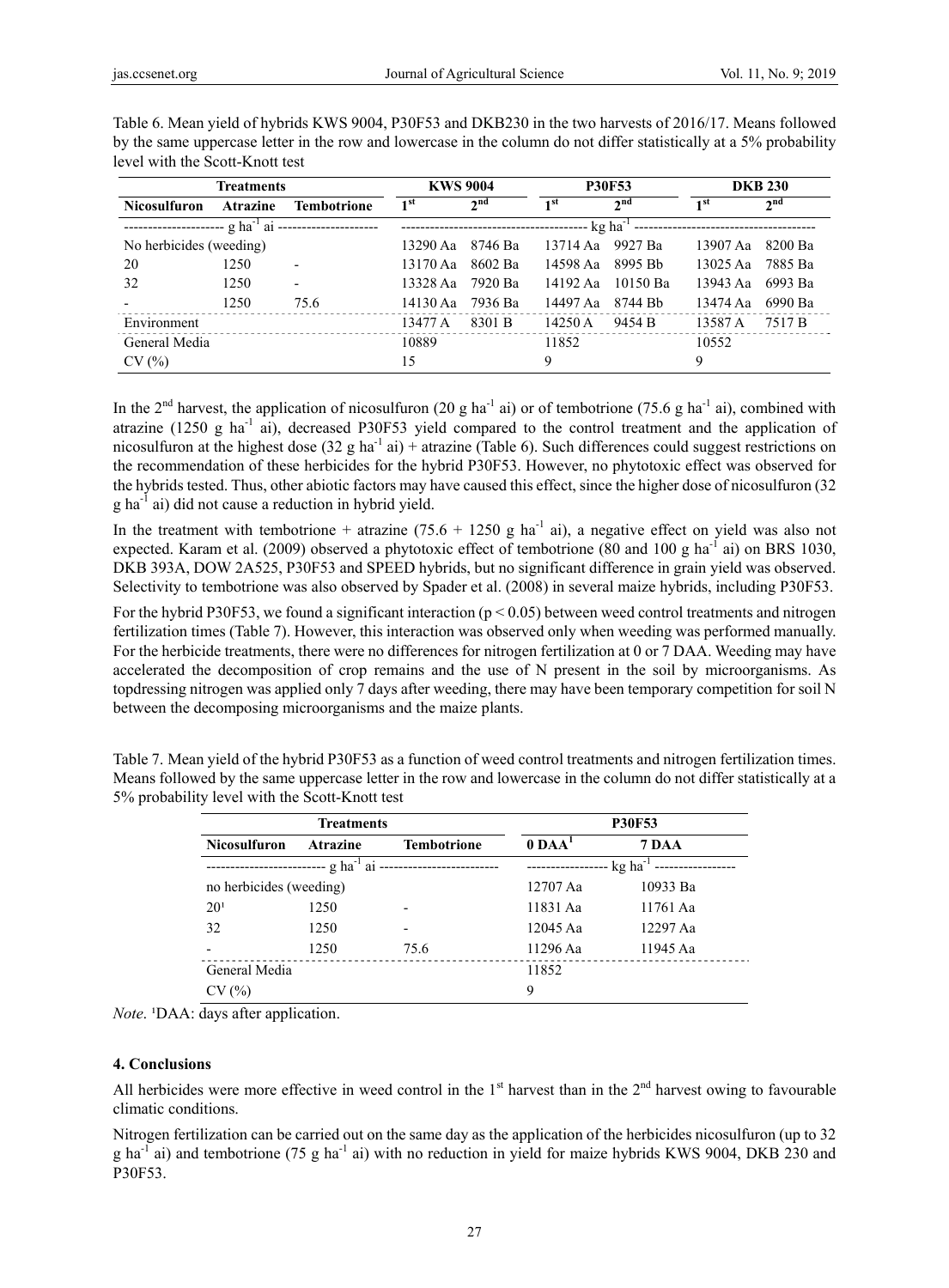### **References**

- Andrade, F. H., Cirilo, A. G., Uhart, S. A., & Otegui, M. E. (1996). *Ecofisiología del cultivo de maíz* (No. 633.15 584.92041). Dekalb Press.
- Brosnan, J. T., Thoms, A. W., McCullough, P. E., Armel, G. R., Breeden, G. K., Sorochan, J. C., & Mueller, T. C. (2010). Efficacy of flazasulfuron for control of annual bluegrass (*Poa annua*) and perennial ryegrass (*Lolium perenne*) as influenced by nitrogen. *Weed Science, 58*, 449-456. https://doi.org/10.1614/ WS-D-09-00019.1
- Cathcart, R. J., Chandler, K., & Swanton, C. J. (2004). Fertilizer nitrogen rate and the response of weeds to herbicides. *Weed Science, 52*, 291-296. https://doi.org/10.1614/WS-03-049R
- EWRC (European Weed Research Council). (1964). Report of the 3th and 4th meetings of EWRC-Committee of methods in weed research. *Weed Research, 4*, 88.
- Fancelli, A. L., Ovejero, R. F., Dourado Neto, D., & Vocurca, H. (1998). *Influência do uso de herbicidas no rendimento e nos componentes de produção de milho*. Globalização e Segurança Alimentar, Resumos.
- Ferreira, D. F. (2011). Sisvar: A computer statistical analysis system. *Ciência e Agrotecnologia, 35*, 1039-1042. https://doi.org/10.1590/S1413-70542011000600001
- Guerra, N., Maciel, C. D. G., Oliveira Neto, A. M., Poletine, J. P., Lima, G. G. R., & Júnior, L. C. S. (2010). Seletividade de formulações de nicosulfuron para híbridos de milho em função da época da adubação nitrogenada. *Revista Brasileira de Herbicidas, 9*, 89-99. https://doi.org/10.7824/rbh.v9i3.86
- Jakelaitis, A., Silva, A. A., Silva, A. F., Silva, L. L., Ferreira, L. R., & Vivian, R. (2006). Efeitos de herbicidas no controle de plantas daninhas, crescimento e produção de milho e Brachiaria brizantha em consórcio. *Pesquisa Agropecuária Tropical, 36*, 53-60. https://doi.org/10.5216/pat.v36i1.2172
- Karam, D. K., Silva, J. A. A., Pereira Filho, I. A., & Magalhães, P. C. (2009). *Características do herbicida tembotrione na cultura do milho* (No. 129). Sete Lagoas: Embrapa Milho e Sorgo, Circular Técnica. Retrieved from https://core.ac.uk/download/pdf/15429334.pdf
- Kim, D. S., Marshall, E. J. P., Caseley, J. C., & Brain, P. (2006). Modelling interactions between herbicide and nitrogen fertiliser in terms of weed response. *Weed Research, 46*, 480-491. https://doi.org/10.1111/ j.1365-3180.2006.00531.x
- Kramer, P. J. (1987). *Water relations of plants* (p. 489). London: Academic Press.
- López Ovejero, R. F., Christoffoleti, P. J., Nicolai, M., & Barela, J. F. (2003). Manejo de plantas daninhas na cultura do milho. *Milho: Estratégias de manejo para alta produtividade* (pp. 47-79). Piracicaba: ESALQ/USP/LPV.
- Medauar, C. C., Silva, S. D. A., Carvalho, L. C. C., Tibúrcio, R. A. S., Lima, J. S. D. S., & Medauar, P. A. S. (2018). Monitoring of eucalyptus sprouts control using digital images obtained by unmanned aerial vehicle. *Journal of Sustainable Forestry, 37*, 739-752. https://doi.org/10.1080/10549811.2018.1478309
- Melhorança, A. (1984). *Efeito dos herbicidas pós-emergentes no desenvolvimento e na produção de grãos de soja*. Londrina: Embrapa.
- Nicolai, M., López Ovejero, R. F., Carvalho, S. J. P., Moreira, M. S., & Christoffoleti, P. J. (2006). Effects of cover nitrogen fertilization on herbicide selectivity in corn. *Planta Daninha, 24*, 279-286. https://doi.org/ 10.1590/S0100-83582006000200010
- Peixoto, C. M., & Ramos, A. A. (2002). *Milho: Manejo de herbicida, Caderno técnico* (Cultivar Grandes Culturas, No. 42). Pelotas, Brazil.
- Peregoy, R. S., Kitchen, L. M., Jordan, P. W., & Griffin, J. L. (1990). Moisture stress effects on the absorption, translocation, and metabolism of haloxyfop in johnsongrass (*Sorghum halepense*) and large crabgrass (*Digitaria sanguinalis*). *Weed Science, 38*, 331-337. https://doi.org/10.1017/S0043174500056630
- Peterson, D. E., Shoup, D. E., Thompson, C. R., & Jugulam, M. (2015). *Herbicide Mode of Action*. Kansas: Kansas State University. Retrieved from https://www.bookstore.ksre.ksu.edu/pubs/c715.pdf
- Resende, A. V., Coelho, A. M., Santos, F. C., & Lacerda, J. D. J. (2012). Fertilidade do solo e manejo da adubação NPK para alta produtividade de milho no Brasil Central. *Embrapa Milho e Sorgo-Circular Técnica* (INFOTECA-E, No 181).
- Rodrigues, M. J., Turozi, T. A., Netto, A. P. C., & Timossi, P. C. (2012). Épocas da adubação nitrogenada